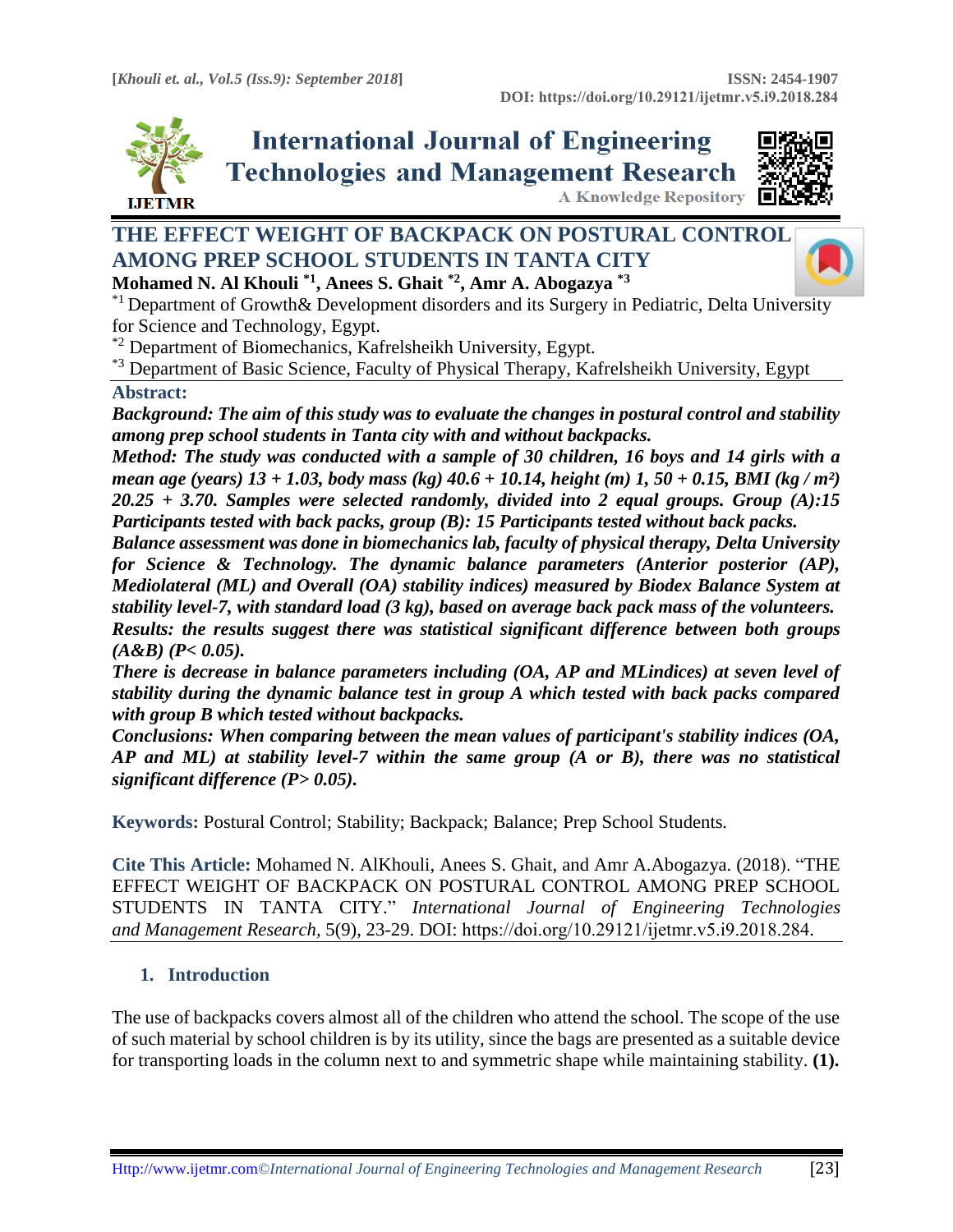Backpack is one of the most common and popular bags among different segments of society, especially students. Various studies have been reported that backpack has great popularity among various methods of carrying school books and stationaries **(2)**.

Carrying heavy bags may cause musculoskeletal disorders and balance problems among students **(3)**.

The backache pain usually caused by frequent carrying heavy bags and inappropriate walking movements would led children to be weaker in recent times and also there in action would resulted in the inability to carry back pack load. It must be taken him or her seriously if the child complains from various problems such as back ache, neck ache, shoulder pain, hand pain, waist bending, difficulty in picking up and removing the back pack, or shoulder pain **(4)**.

If the bag is too heavy or carry incorrectly may cause backache and have effect on muscles and joints, thus child's body could be seriously fatigue. Such changes in body standing can lead to improper balance in the spine, and consequently harm spine disks. The most common detected abnormalities were included asymmetric shoulder due to carrying back packs in a one-way manner among girl students and curved lumbar due to carrying heavy two-way backpacks among boy students **(5)**.

The habit of using back packs fit, combined with bad posture habits as the main cause of spinal diseases in children, even if these are considered multifactorial **(6)**, being the excess weight of the back packs and time exposure to the load frames commonly associated with back pain **(6)**.

Thus, the use of back packs can be change the normal postural control in children and can have varying effects on individuals eutrophic or are obese and with different levels of physical activity due to the change in center of mass caused by the implement load of the back pack on the back of the body, so that there is a displacement around the base of support of the feet **(7) (8).**

Due to the hazards of back pack on school children, the purpose of our study was to evaluate the changes in postural control and stability among prep school students in Tanta city with and without backpacks.

## **2. Material and Methods**

The study was conducted with a sample of 30 children, 16 boys and 14 girls with a mean age (years)  $13 + 1.03$ , body mass (kg)  $40.6 + 10.14$ , height (m) 1,  $50 + 0.15$ , BMI (kg / m<sup>2</sup>) 20.25 + 3.70. Samples were selected randomly, divided into 2 equal groups. Group (A):15 Participants tested with back packs, group (B): 15 Participants tested without back packs.

The load carried in his or her backpack during testing was calculated using the average of the values of the mass of the back pack of all children on the test day (3 kg) was established.*,*

Balance assessment was done in biomechanics lab, Faculty of physical therapy, Delta University for Science & Technology. The dynamic balance parameters (Anterior posterior (AP), Medio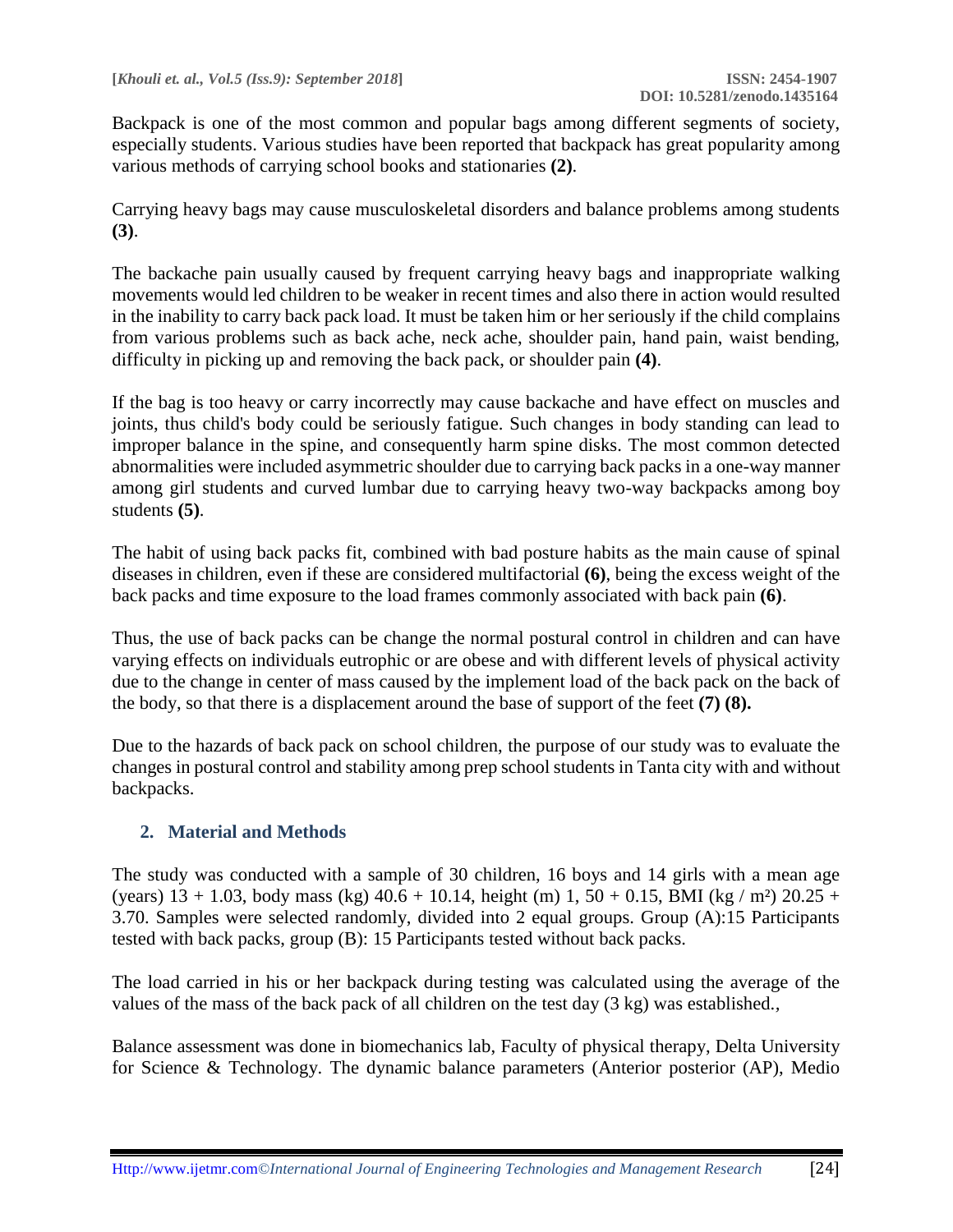lateral (ML) and Overall (OA) stability indices) measured by Biodex Balance System at stability level-7.

The dynamic balance parameters (Anterior posterior (AP), Medio lateral (ML) and Overall (OA) stability indices) measured by Biodex Balance System, It is a balance screening and training tool Biodex Medical System (IncShirley New York, U.S.A).

Biodex balance system consists of a movable balance platform, which provides up to 20 degree of surface tilt in 360-degree range. The stability levels available by the system range from a completely firm surface (Stability level-8) to a very unstable surface (Stability level-1).

The biodex balance assessment was performed in standing position. **(Figure-1**)

The subject was instructed to focus on the visual feedback screen directly in front of patient and attempt to maintain the cursor at the center of the screen while standing on the unstable platform (stability level -7).

Statistical Analysis: Means and standard deviations were calculated for each variable using descriptive statistics. Paired t-test was used to analyze and compare the gained results within each group and Independent t-test was carried out to assess differences in the balance parameters between both groups (A&B).

All statistical analyses were performed using SPSS (Statistical Package for social sciences, Version 18.0). The significance Level was set at  $P<0.05$ .



Figure 1: Biodex stability system.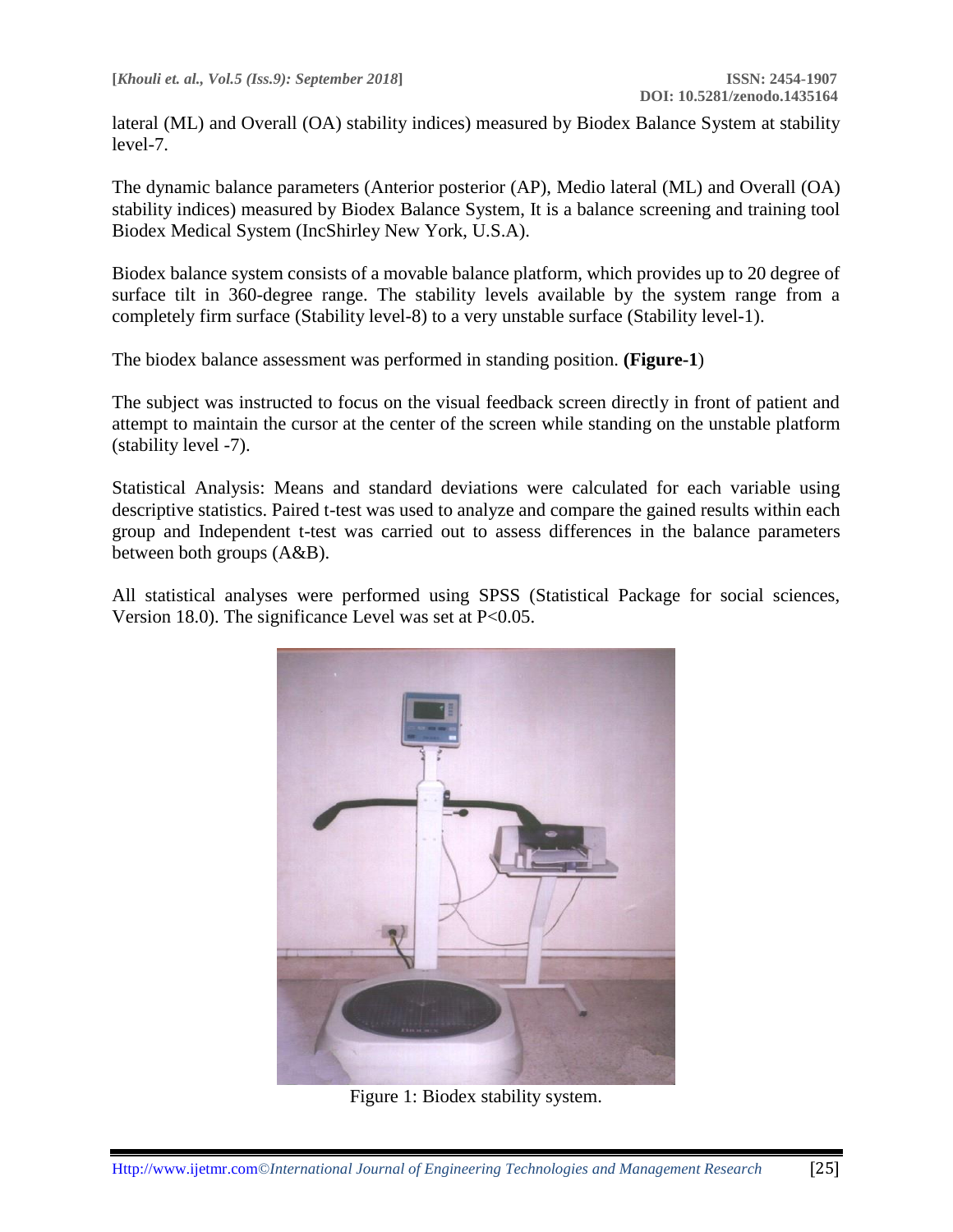## **3. Results**

Table 1: Comparison between stability indices for group A :( prep school students tested with back packs) versus group B (prep school students tested without back packs) at stability level seven.

| 90 V VII.                              |           |                 |          |
|----------------------------------------|-----------|-----------------|----------|
| <b>Stability Index (SI)</b>            |           | $X \pm SD$      | Sign.    |
| <b>Overall Stability Index</b>         | group $A$ | $4.77 \pm 1.94$ | P<0.05   |
|                                        | group B   | $1.57 \pm 1.17$ |          |
| <b>Anteroposterior Stability Index</b> | group A   | $3.38 \pm 1.36$ | P < 0.05 |
|                                        | group B   | $1.96 \pm 1.15$ |          |
| Mediolateral Stability Index           | group A   | $3.93 \pm 1.23$ | P < 0.05 |
|                                        | group B   | $1.41 \pm 0.71$ |          |

As shown in table (1), the mean values of overall, antero posterior and medio lateral stability index at stability level seven for group A :( prep school students tested with backpacks) versus group B (prep school students tested without back packs) were as follows:

## **Overall Stability Index**

Statistical analysis of the mean values of overall stability index for the group A and group B showed high significant differences. The mean values of overall stability index for the group A and group B were  $4.77 \pm 1.94$  and  $1.57 \pm 1.17$  respectively.

## **Antero posterior Stability Index**

Statistical analysis of the mean values of antero posterior stability index for the group A and group B showed high significant differences.

The mean values of antero posterior stability index for the group A and group B were  $3.38 \pm 1.36$ and 1.96±1.15 respectively.

## **Medio lateral Stability Index**

Statistical analysis of the mean values of medio lateral stability index for the group A and group B showed high significant differences.

The mean values of medio lateral stability index for the group A and group B were  $3.93 \pm 1.23$ and  $1.41 \pm 0.71$  respectively.

The results suggest there was statistical significant difference between both groups (A&B) (P< 0.05). There is decrease in balance parameters including (OA, AP and ML indices) at seven level of stability during the dynamic balance test in group A which tested with back packs compared with group B which tested without back packs.

When comparing between the mean values of participant's stability indices (OA, AP and ML) at stability level-7 within the same group (A or B), there was no statistical significant difference (P>  $0.05$ ).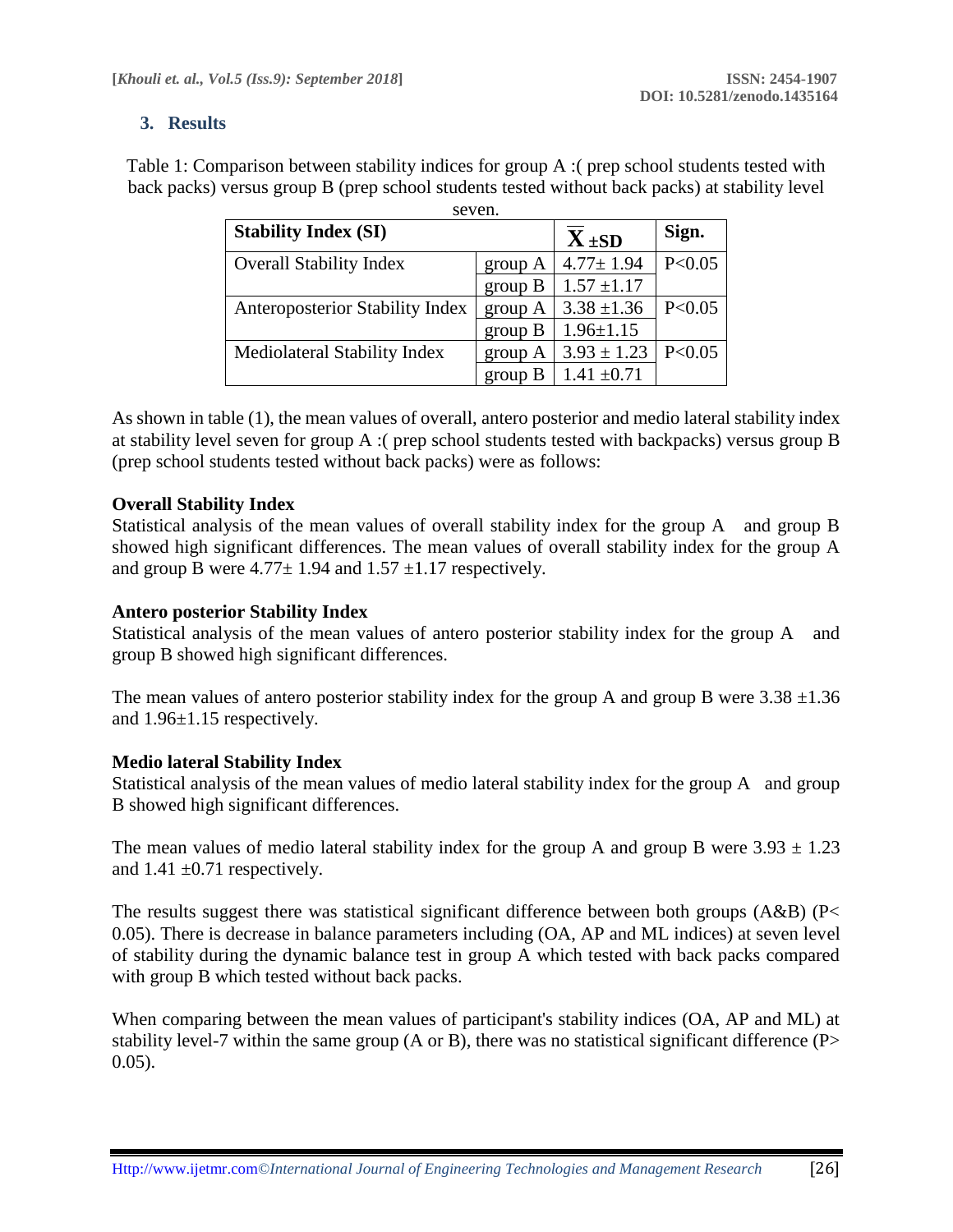## **4. Discussion and Conclusion**

Within developed nations, backpack use amongst school children has become the most popular means of transporting belongings to and from school. However, there is a growing public concern that over loaded children's and adolescent's back packs may lead to the development of back pain and other musculoskeletal injuries **(9).**

In recent years, school health has been the object of attention in the scientific community, especially with regard to postural changes of the spine and back pain in children and teenagers **(10)**.

Due to the great number of spinal disorders in adults, researchers investigate children and adolescents to find the possible causes for these disorders **(11)**.

Back packs are commonly used by students of all ages with more than 90% of school children carrying back packs worldwide. Children are introduced to the concept of carrying a back pack as early as 2 years of age **(12)**.

Decreased availability of school lockers as a result of vandalism and security concerns, increased homework, larger textbooks, and other objects being carried to school has prompted the increase use of back pack by school children which in turn, has led to both an increase in weight and duration of back pack carriage **(**13**)**.

The aim of this study was to evaluate the effect of back pack weight on the dynamic balance among boys and girls of prep school students in Tanta city.

The results suggest there was statistical significant difference between both groups (A&B) (P<  $0.05$ ).

There is decrease in balance parameters including (OA, AP and ML indices) at seven level of stability during the dynamic balance test in group A which tested with back packs compared with group B which tested without back packs.

When comparing between the mean values of participant's stability indices (OA, AP and ML) at stability level-7 within the same group (A or B), there was no statistical Significant difference (P>  $0.05$ ).

Many researchers have suggested that children aged twelve to thirteen years old at the time of carrying back packs as much as seventeen percent of their body weight adopt leaning condition of forward. This implies that the weight of back pack is too heavy for this age group.

It can be interpreted that at the time of having high weight on the back, tending to bend forward will increase, since the center of mass (COM) lean towards the back.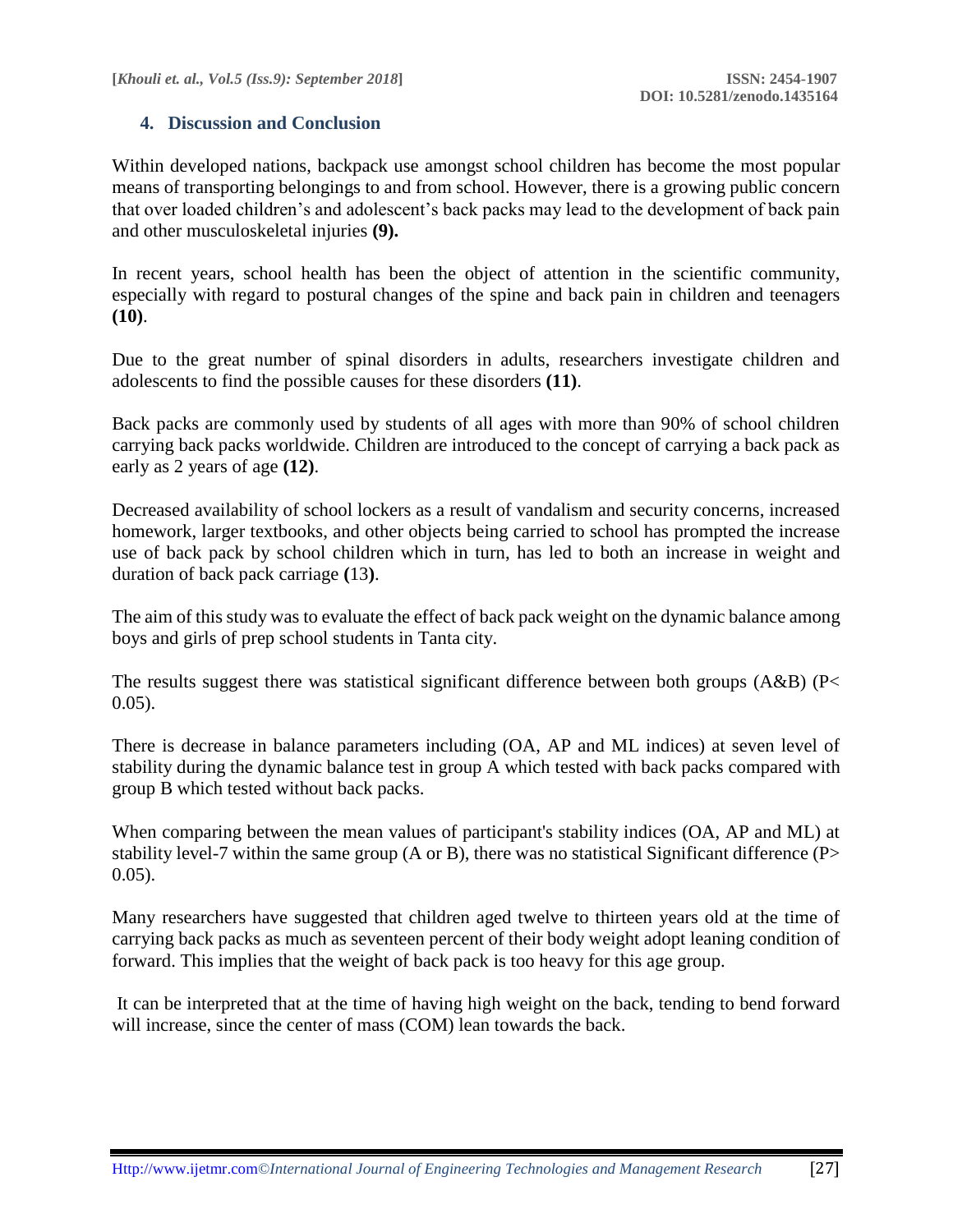By moving the center of mass (COM) towards the back with carrying back pack, the anterior trunk muscles react and by increasing their activities try to neutralize this movement and are effective to balance body building.

It causes the back muscles less involved and dorsal anterior muscles work harder. Together, these changes in body building in order to stabilize the center of body are considered as body's compensatory responses.

Increasing the weight of back pack will lead to bending of the trunk, head and neck among adolescents.

These pressures on the muscles of neck and back make excessive fatigue and reducing balance and damage to the individual.

If the weight of back packs higher than a normal range, these changes may be because of weakness of musculoskeletal among adolescents and may be higher than the normal range among them.

It cause changes in structure of adolescents or make some disorders for balance controlling and problems in musculoskeletal.

The results of our study indicate accordance with other research results such as his study under title of the Effect of Back pack Weight on Static and Dynamic Balance among Male Students of 10 to 12 Years Old in Shahr-E Kurd. The results showed that, there was a significant difference among static and dynamic balance (P<0.05). The results indicate that there was reduction in static and dynamic balance as well as some of the dynamic balance dimensions in using back pack by weight of 10.5% and 13% among students of Shahre-Kurd **(14)**.

The results of our study matched with another study under title of analysis of influence of back pack in balance in school children. The aim of this study was to evaluate the changes in balance in eutrophic children, overweight and obese through stabilometry, with and without backpacks **(15)**.

The results suggest a significant increase in the COP displacements in the medial-lateral axis for eutrophic children when using back packs and a significant increase for overweight children compared to the maximum displacement in the anterior-posterior axis. So there was variation in static equilibrium between the two conditions, with and without backpack, more significant for the normal-weight group.

## **References**

- [1] Voll HJ, Klimt F 1977. Strain in children caused by carrying school bags. (From Die beanspruchung des kindes durch die schultasche). Offentliche Gesundheitswesen,39: 369-378.
- [2] Hong Y, Cheung, c.k. Electromyography response of back muscles during load carriage. Gait posture. 2003; 17(1):28-33.
- [3] Singh T, Koh M. Effects of backpack load position on spatiotemporal parameters and trunk forward lean. Gait& posture. 2009;29(1):49-53.